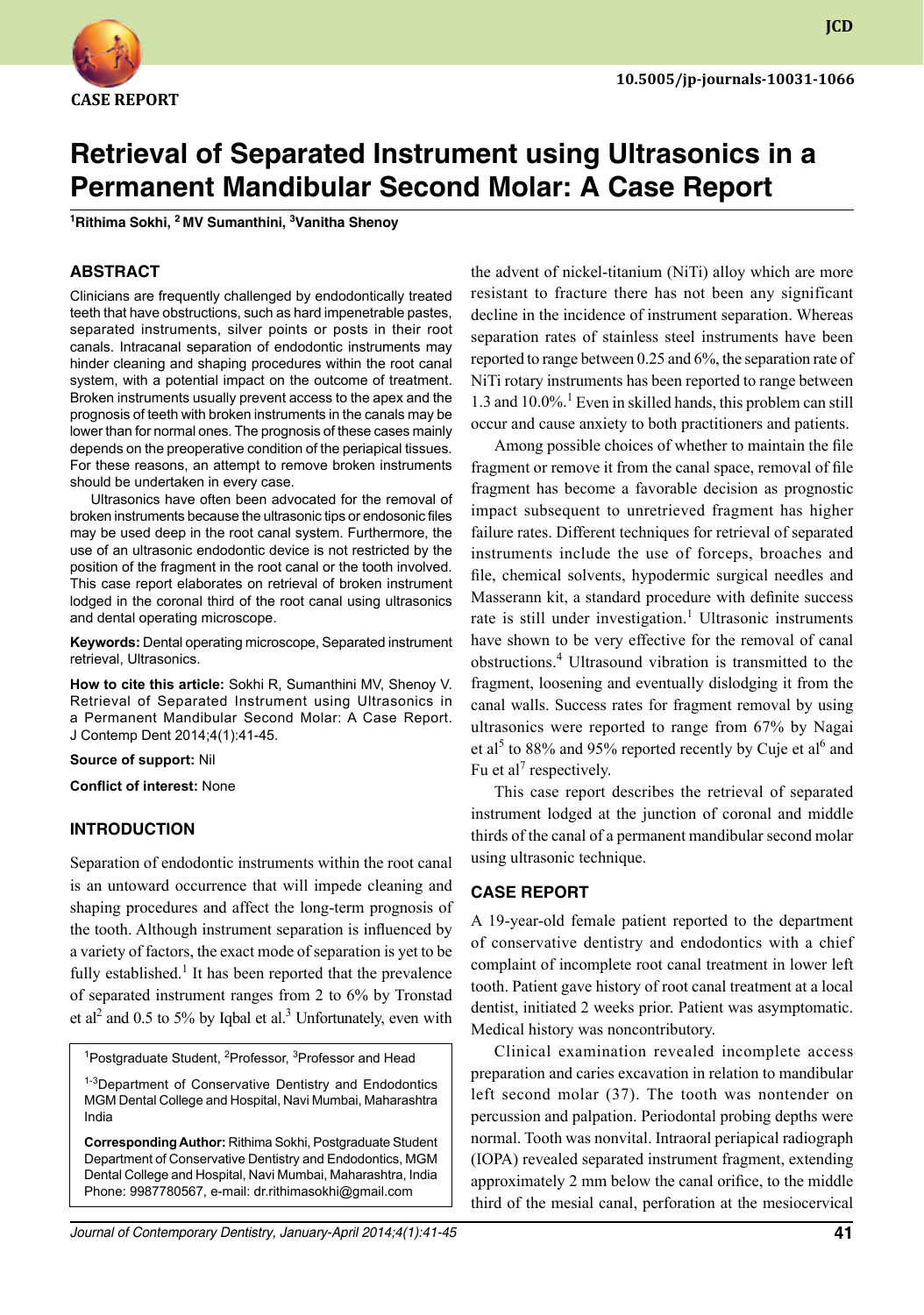aspect of the tooth and periapical rarefraction in relation to the mesial root (Fig. 1). The case was diagnosed as a previously initiated root canal treatment with asymptomatic apical periodontitis in relation to 37.

# **MANAGEMENT**

In the first appointment, caries excavation and access cavity preparation was initiated. During access cavity, modification presence of perforation in the cervical area on the mesial aspect was detected (Fig. 1). Gingival retraction was done using retraction cord (Knit Trax 000, USA) for adequate exposure of subgingival extent of the perforation site. Perforation was repaired using resin modified glass ionomer cement (RMGIC) (GC India Dental Pvt Ltd, India). Canal orifices were located using DG16 explorer and were enlarged using Gates Glidden drills (GG) #2, 3, 4 (Mani Inc, Japan). The mesial canals were explored using #10 K file (Mani Inc, Japan) and no interferences in negotiating the canal was encountered. Obstruction to penetration was observed when #15 K file (Mani Inc, Japan) was introduced into the mesiobuccal canal. With aid of magnifying loupes  $(\times 2.5)$ , the coronal end of fractured instrument could be appreciated in the mesiobuccal canal approximately 2 mm below the canal orifice. The presence of instrument fragment in the mesiobuccal canal was confirmed by taking IOPA radiographs from mesial and distal angulations. An intracanal dressing of a thick paste of calcium hydroxide (Deepashree products, India) and saline was placed in the canals and temporized with cavit (3M ESPE, Germany).

Patient was recalled after 2 weeks. Under rubber dam isolation, access cavity was re-entered and calcium hydroxide dressing was removed by copious irrigation with 5% sodium hypochlorite (Trifarma, India). Patency of the canals was established with no #15 K file. Mesiolingual

and distal canals were blocked with gutta-percha cones (Fig. 2). Exact location of separated instrument within the canal was confirmed under the Dental operating microscope (Carl Zeiss, Germany) (Fig. 3). The separated instrument was located in the lingual most area of the mesiobuccal canal. Ultrasonic tip ET25 (Acteon, Satelec, France) (Fig. 4A) in satelec ultrasonic hand piece (Fig. 4B) at a power setting of 3, was placed into the mesiobuccal canal between the exposed end of the file and the canal wall and activated around the obstruction in a counter clockwise direction to remove dentin around the fractured instrument and loosen it. Following the ultrasonic activation, the instrument fragment floated out from the mesiobuccal canal. The fractured instrument was found to be a Hedstrom file, approximately 4 mm in length (Fig. 5).

The patency of the mesiobuccal canal was confirmed under the dental operating microscope (Fig. 6). An IOPA was taken to confirm the same (Fig. 7). Working length was established using Electronic apex locater, Raypex 5 (VDW, Munich, Germany) and confirmed radiographically (Fig. 8). Biomechanical preparation was completed using Profile rotary system (Dentsply India Pvt. Ltd.). The root canals were obturated by lateral condensation technique using gutta-percha (Dentsply Maillefer, china)and AH Plus root canal sealer (Dentsply, Germany). Lateral condensation was followed by vertical compaction using continuous wave compaction technique with E and Q Master system (Meta biomed, Korea). Access cavity was restored with silver amalgam (Fig. 9). Further on, the patient then was scheduled for restoration with fixed prosthesis.

# **DISCUSSION**

Treatment option and long-term prognosis of treatment subsequent to file fracture is influenced by many factors: canal preparation stage, level of microbial contamination



Fig. 1: Preoperative radiograph showing separated instrument in the mesiobuccal canal (black arrow); perforation (white arrow) in the cervical area of the mesial surface of 37



**Fig. 2:** Mesiolingual and distal canals blocked with gutta-percha cones (white arrow)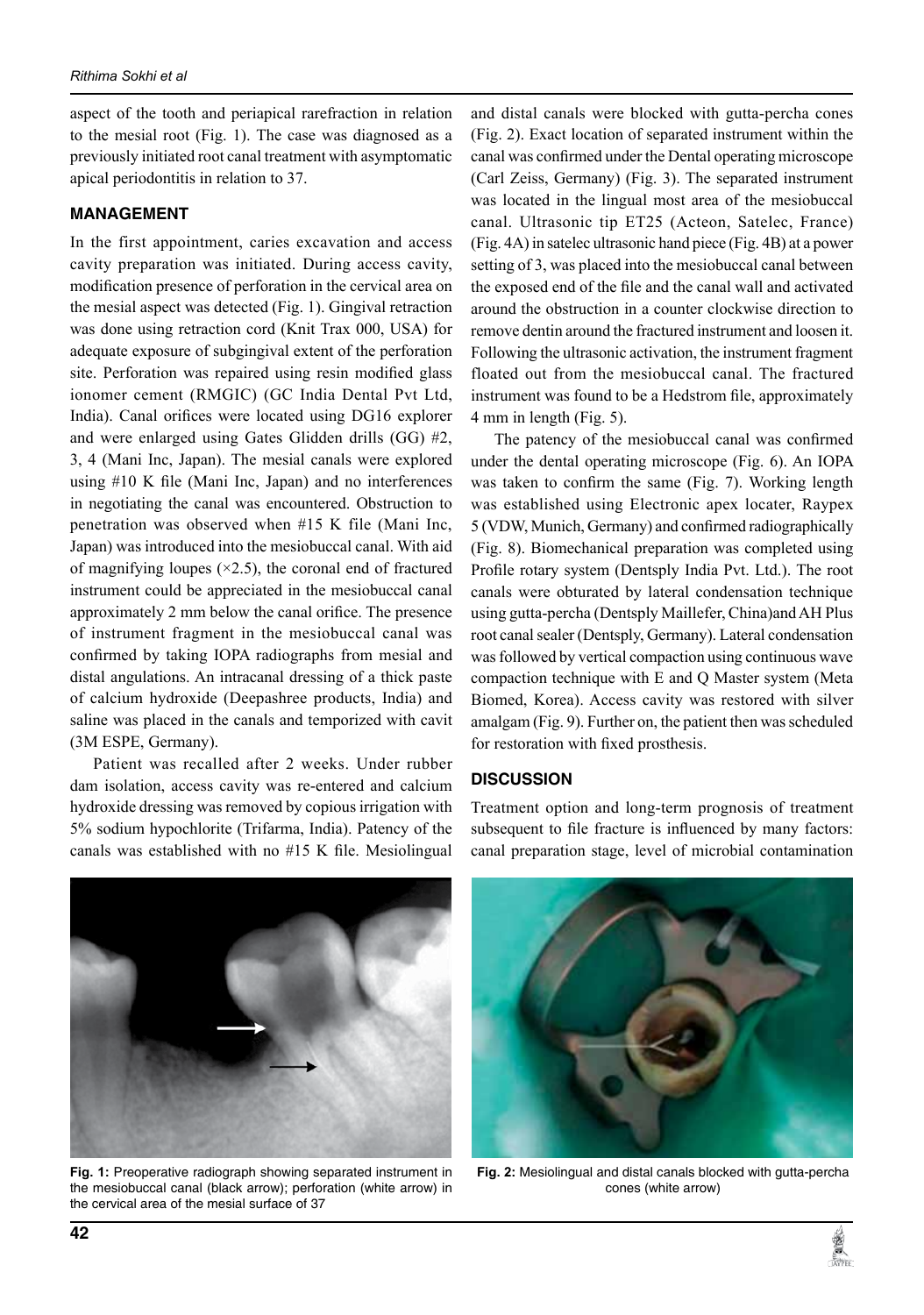and intracanal location of separated file. $8,9$  Nonsurgical remedies for file fracture consist of three strategies: removal of fractured instrument from canal space, to bypass the fractured file and instrument in the apical third and if above two are not possible then prepare and obturate the accessible part of the canal. $<sup>2</sup>$ </sup>

Presence of separated instrument in the canal hinders accessibility to the apical terminus thus compromising cleaning and shaping procedure. Hence, attempt to retrieve the separated instrument is considered as a more favorable



Fig. 3: Broken instrument viewed under dental operating microscope (black arrow indicates gutta-percha point inserted to block the mesiolingual canal; white arrow indicates separated instrument lodged in the mesiobuccal canal)



Fig. 4A: ET25 ultrasonic tip



**Fig. 4B:** Satelec ultrasonic handpiece at power setting 3 **Fig. 5:** Separated instrument retrieved

option. However, one should keep in mind that the removal of separated instrument should not weaken the existing radicular tooth structure further as the instrument retrieval systems, such as Masserann kit involves removal of excessive radicular structure in order to gain access to the separated fragment and retrieving it would lead to root weakening, risk of perforation and postoperative fracture,<sup>1</sup> thereby reducing the long-term prognostic value of the tooth. Ultrasonic technique, however, is simpler and less invasive.<sup>10</sup> The contra-angled design and availability of different lengths and sizes of retreatment tips enable its use in deeper parts of the canal.

**JCD**

Ruddle et al reported a technique that comprised of modified Gates-Glidden burs, ultrasonic devices, and a dental operating microscope.<sup>11</sup> In this technique, GG drill with maximum cross-sectional diameter slightly larger than the separated fragment is selected. The bud of the GG drill is altered by cutting it perpendicular to its long axis at its maximum cross-sectional diameter. It is used to create a small staging platform that facilitates the introduction of an ultrasonic instrument. This method was found to be highly effective in retrieval of separated instruments.

In the presented case, the fractured fragment was lodged closer to the middle-third of the canal, gaining a proper grip with the help of Stieglitz forceps could not be achieved (Fig. 1). Also, since the radicular dentin close to furcation area was considerably thinned out, the canal orifice could not be enlarged further to accommodate the trepans of Masserann kit. Since the canal was ovoid in shape, the use of ultrasonics was considered to create a purchase around the file and loosen it within the canal to facilitate retrieval with minimal removal of tooth structure. In cases where instrument fragment resists removal, a file can be introduced along the length of the separated instrument and ultrasonic vibration is applied to the file in an attempt to remove it. This technique is termed as indirect ultrasonics.<sup>12</sup> However, caution should be exercised as complications of ultrasonic



*Journal of Contemporary Dentistry, January-April 2014;4(1):41-45* **43**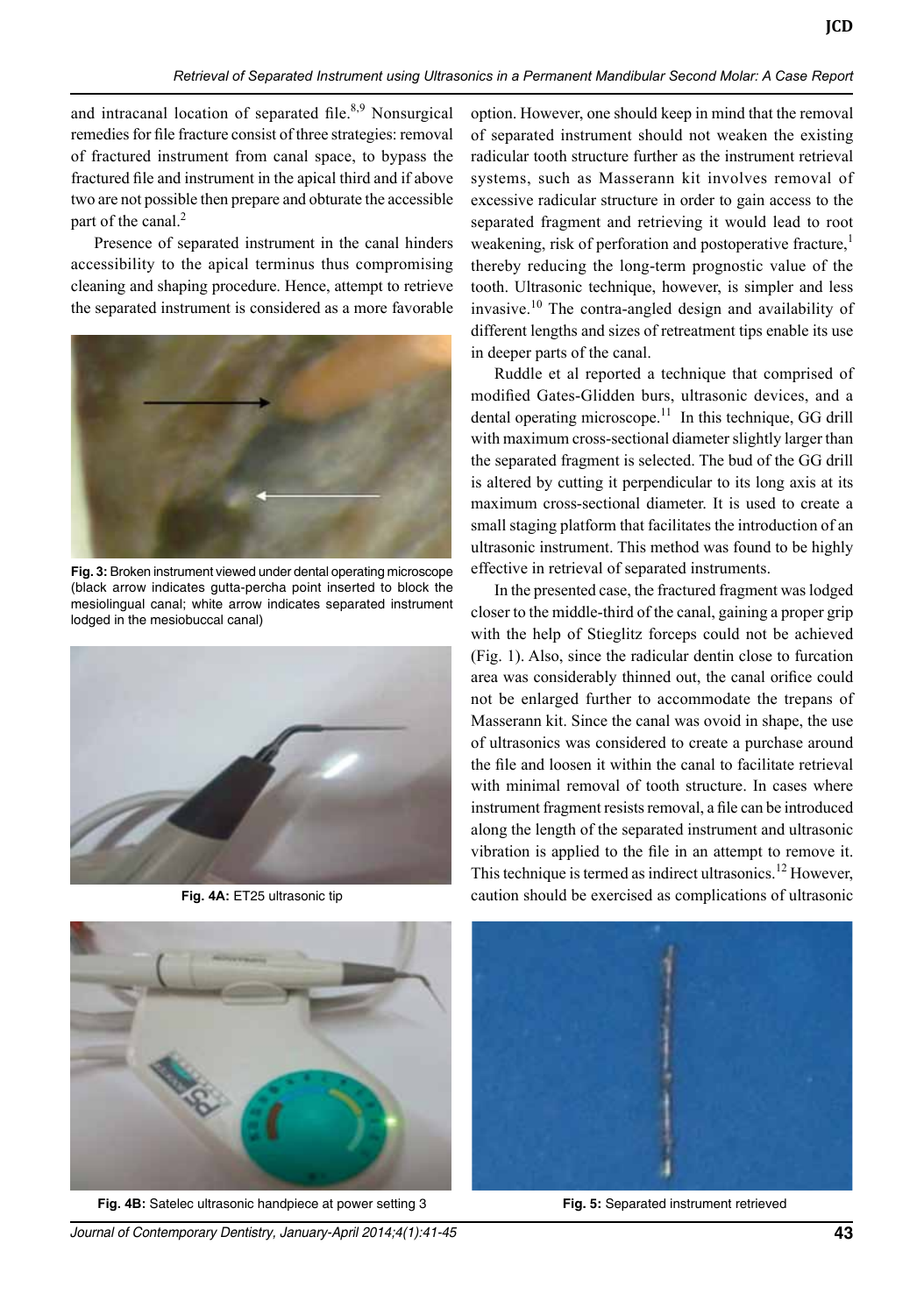#### *Rithima Sokhi et al*

removal include excessive loss of dentin, perforation, extrusion of the fragment beyond the root and temperature rise on external root surface.<sup>13</sup>

The ultrasonic retreatment tip is activated at lower power settings in order to prevent tip breakage and severing of the fractured instrument. Water supply is reduce to enhance visibility into the canal. The activated file should be of a tip size that enables trephination of dentin around the fragment.



Fig. 6: Patent mesiobuccal canal after retrieval of separated instrument viewed under dental operating microscope



Fig. 7: Perforation repair (white arrow) with RMGIC patent mesiobuccal canal after retrieval of separated instrument



**Fig. 8:** working length radiograph

However, files that are too small should not be used because they are themselves prone to separation.

The ultrasonic tip is placed between the exposed end of the file and canal wall and it is vibrated around the obstruction in a counterclockwise direction that applies an unscrewing force to the file as it is being vibrated. This technique will help in removing instruments that have a clockwise cutting action. If the file has a counterclockwise cutting action, then a clockwise rotation will be needed. With this trephining action and the vibration being transmitted to the separated fragment, the latter often begins to loosen and floats out of the root canal. Care should be taken so that other root canal orifices in the tooth, when present, should be blocked with cotton pellets/gutta-percha to prevent the entry of the loose fragment into the canals (see Fig. 5). Furthermore, if one is not cautious and excessive pressure is applied, the vibrations may push the fragment further apically, or cause the ultrasonic tip to fracture leading to a more complicated scenario. Also, to prevent separation of the ultrasonic tip, it is important to avoid unnecessary stress by only activating it when in contact with root tissue. $11$ 

The separated instrument was a Hedstrom file. H-type files are made by cutting the spiralling flutes into the shaft of a piece of round, tapered, stainless steel wire. Reaming motion locks the flutes into the dentin and to continue doing so would fracture the instrument. Moreover, the file is impossible to withdraw once it is locked in the dentin and can be withdrawn only by backing off until the flutes are free. This action also separates the files. Zinelis and Margelos<sup>14</sup> stated that fatigue is the primary cause of failure of Hedstrom file whereas Kosti et  $al<sup>15</sup>$  stated that the instrumentation technique that is used also can contribute to failure.<sup>16</sup>

#### **CONCLUSION**

There exist no standardized procedure for successful and guaranteed removal of separated instrument from



Fig. 9: Post-obturation radiograph